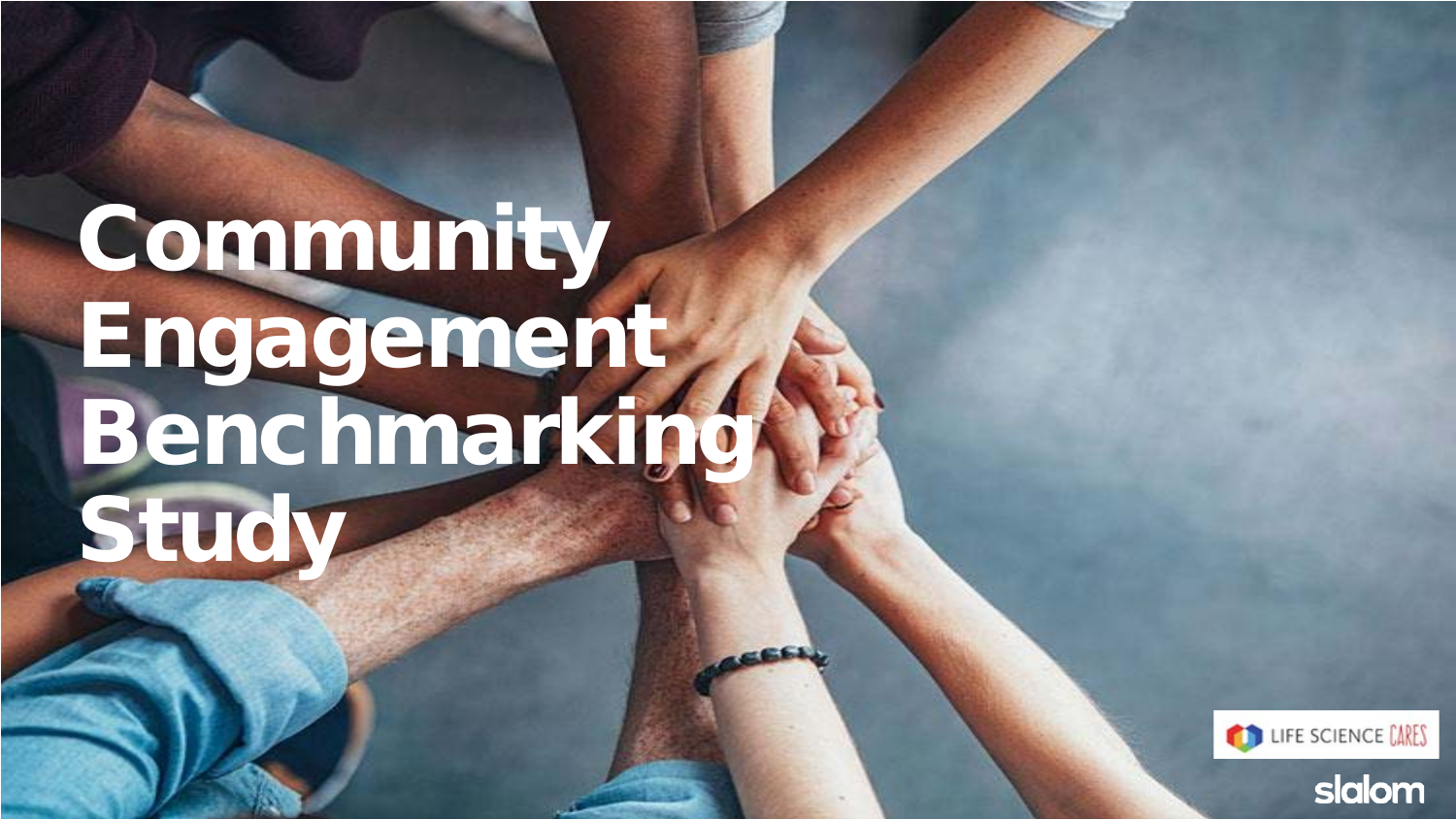### **Life Science Cares**

#### **Need**

**Even before COVID-19 and the realization that systemic racism plagues our country, the data was clear—black and brown people in Greater Boston disproportionately experience poverty. As an antipoverty organization, Life Science Cares' work is rooted in equity as all data indicate that the impacts of poverty disproportionately affect BIPOC and by addressing disparities in the areas of survival, education, and economic sustainability we are helping to dismantle a system that fails to work for everyone.**

#### **About**

Connecting a network of **350+ companies** and **163 C-level advisors**, Life Science Cares has contributed **\$3.6 million** in grants to 42 social-service organizations and performed more than **12,000 hours** of community service. By building partnerships between local nonprofit organizations and life science companies, LSC acts as a conduit to provide strategic support, volunteerism and employee engagement.

### **Mission**

It is the **spirit of community** and **concern** about the greater good that inspired leaders in the life science industry to join to form **Life Science Cares**. We recognize that all our efforts are connected, and that none of our companies or individuals can succeed without the help and support of our neighbors, many of whom are struggling to make ends meet**.**

### **Areas of Focus**



#### **Education**

Education is the most effective solution to impacting poverty in the long term, so the largest percentage of our support goes to those service providers who work in this area.



#### **Basic Human Survival**

Every person has the right to these basic human needs.



### **Economic Sustainability**

Providing support to the best organizations that work to help families and individuals to lift themselves sustainably out of poverty**.**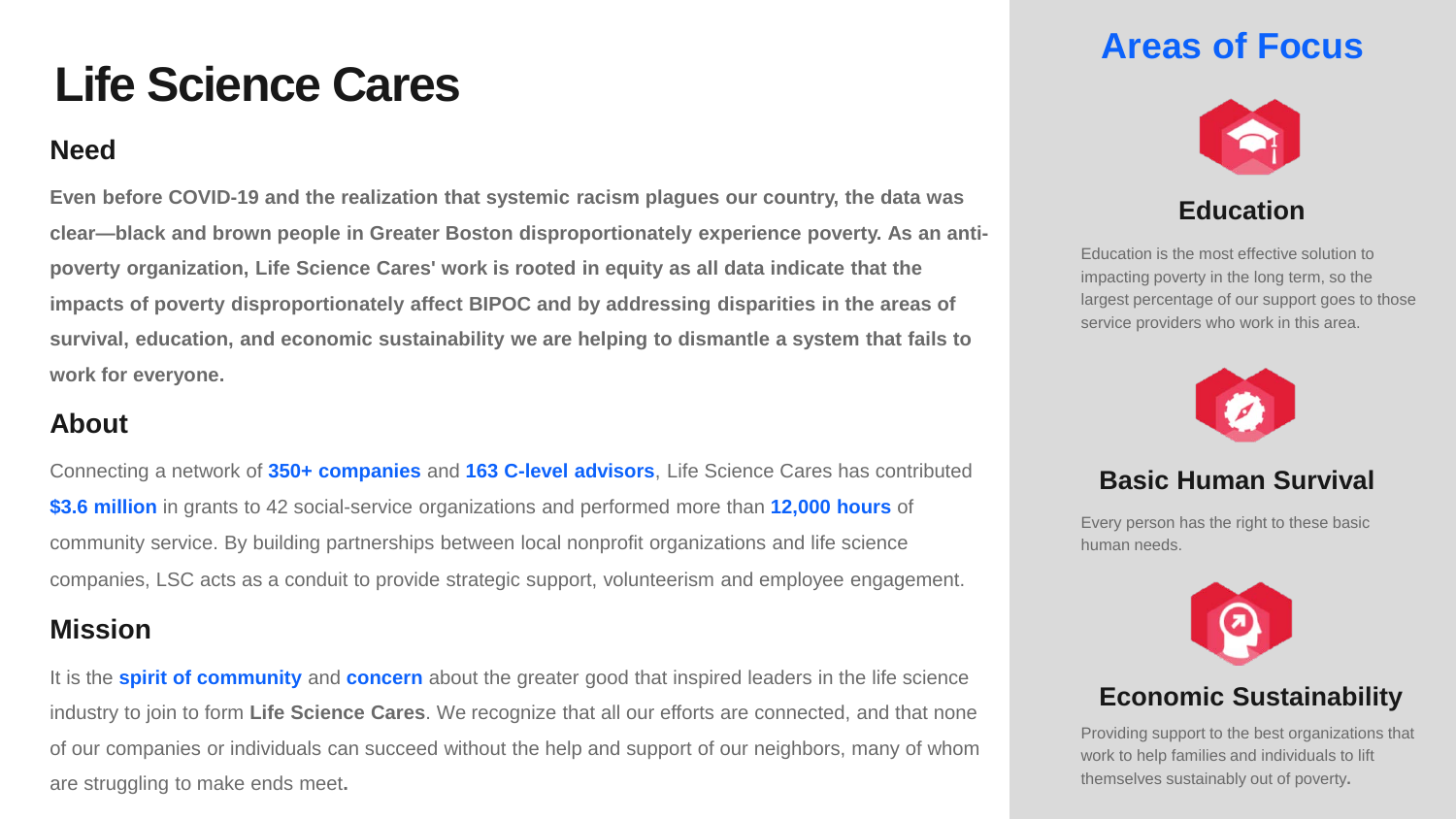## **Executive Summary**

Multiple studies confirm that Philanthropy and Community Engagement programs have a significant impact on employee satisfaction and company performance.

Life Science Cares is a trusted thought partner to the life sciences community in the Greater Boston area, bringing forth ideas that help companies and leaders evolve their programs and as a result, increase their impact in the community.

Based on feedback from companies who sought to understand how they compared to their peers, Life Science Cares partnered with Slalom over the course of three months to research the state of non-disease specific philanthropy and volunteerism among area life sciences companies. The goal of this research threefold:

- Empower member companies of every size by providing new, yet practical ideas to increase the impact of their programs
- Set a baseline measure of what models of philanthropy and engagement looks like in the industry
- Use the data to convene executives, CSR leads and other stakeholders to share best practices and align efforts

The approach included methods for capturing both quantitative and qualitative measures, as well as conducting research into best practices of the world's leading programs. The study consisted of three key phases:

## **Maturity Model**  Development of a model

to assess the varying levels of maturity across four key dimensions: Program Management & Governance, Financial, Volunteerism and Donations.



Leveraging the maturity model, we developed a survey to capture a broad data set across the Life Science Cares member community.

Interviews were conducted with a sample of respondents for a deeper, qualitative understanding of best practices and future visions.



#### **Development Data Gathering Analysis & Report**

Survey and interview data was analyzed for trends.

Additional research conducted to understand what the world's leaders in community engagement were doing.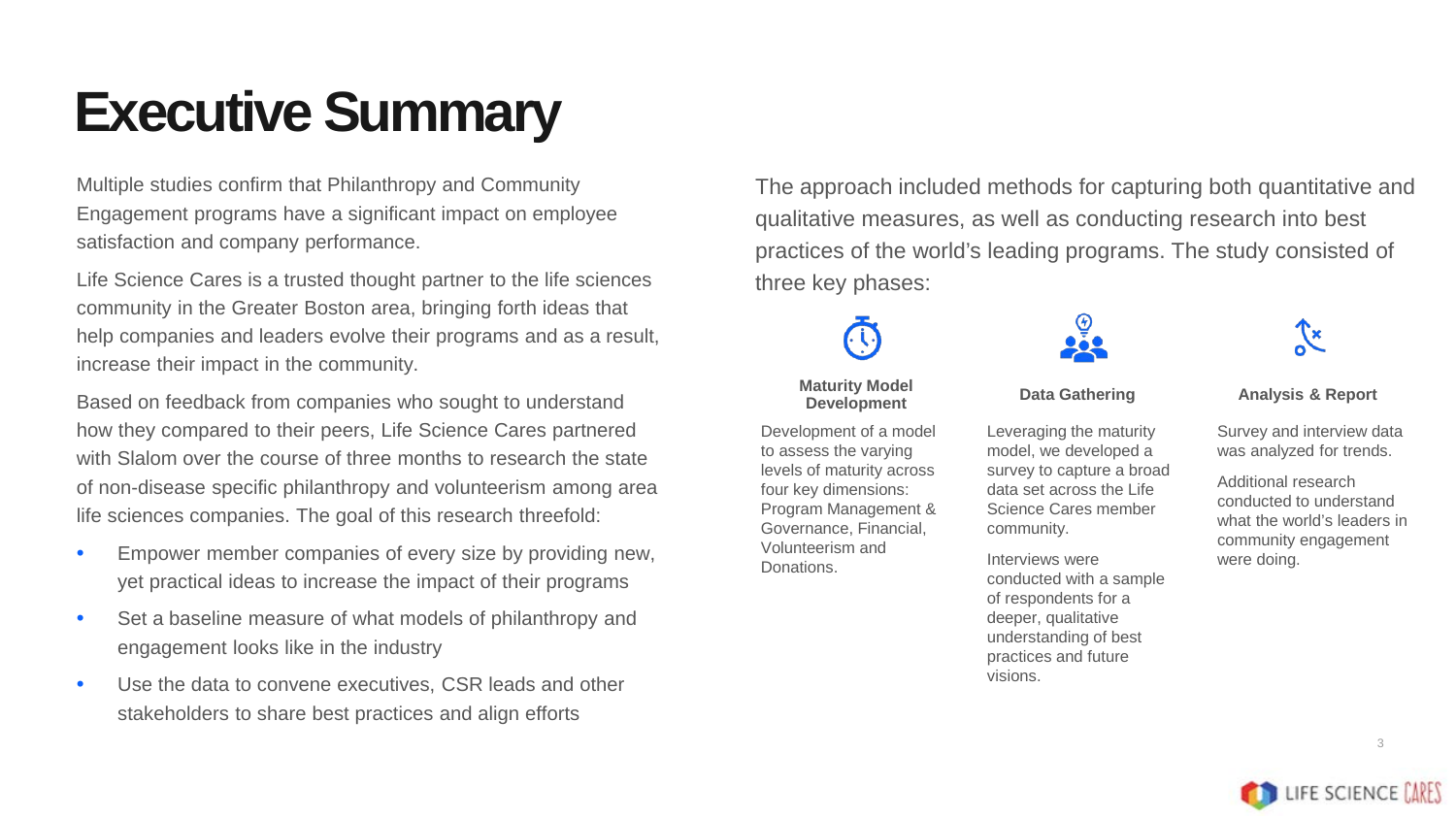## **Community Engagement Benchmarking Study**

This report examines the non-disease specific philanthropy and volunteerism of life science companies in the greater Boston area with the aim of better understanding their Community Engagement programs.



### **Survey + Interview**

Surveys and interviews were conducted to understand trends across financial, volunteerism, donations and program governance

### **Assess + Analyze**

A Maturity Model was developed to evaluate programs and support strategic planning. Using the model, the report identifies best practices for companies based on where they are in their journey

#### INCLUDES

Survey responses for 33 companies Seven in-depth interviews

#### INCLUDES

Deep-dive maturity assessment from Start Up to Leading

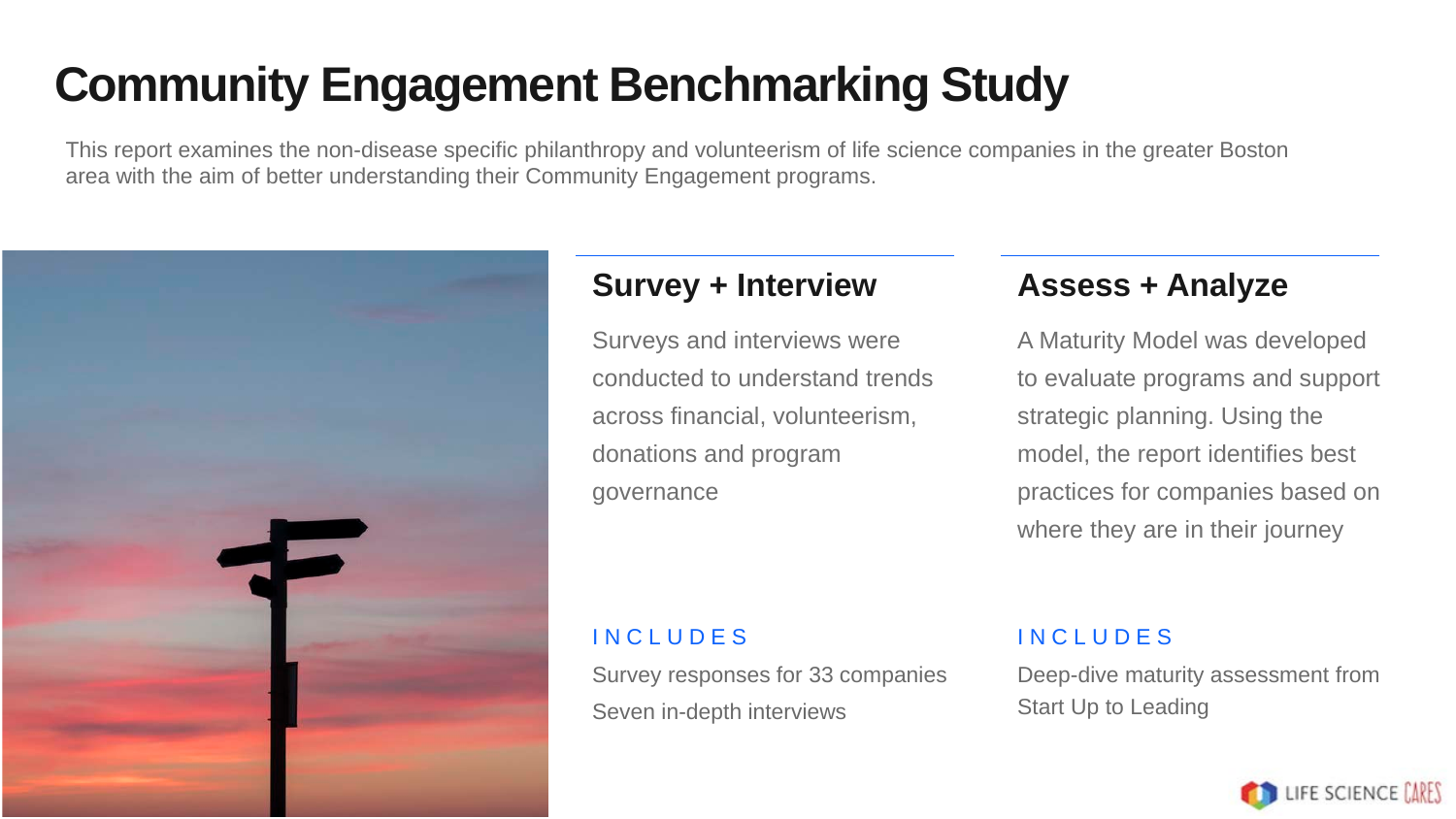## **Community Engagement Resource Categories**

There are three categories of giving in which a company can focus their Community Engagement program: monetary (Financial), time (Volunteering) and items (Donations). In addition, as a program scales so does the need for robust Program Management and Governance to ensure that investments remain aligned to company values. Our study evaluated how life sciences companies in the greater Boston area invest in each of these categories.

### Program Management and **Governance**



#### Program Management and Governance

 $\overline{\mathcal{L}}$ Program Management and Governance includes the people, process and tools necessary to ensure program sustainability, alignment to company goals and allocation of resources. Implementing Program Management and Governance creates a shift from ad hoc, tactical activities to more strategic holistic program.



#### Financial

Financial giving includes contributions made by the company as well as individual employees. Example programs may include Payroll Deductions, Company Match, Dollars for Doers and much more.

#### <mark>್ಲಿ</mark> Volunteering

Volunteering is defined as the investment of time supporting a charitable organization; this time may include a range of activities from participation in one-time events to ongoing board participation.

#### **Donations**

Donations include the giving of items, including facility space, by individuals or the company excluding product donations.

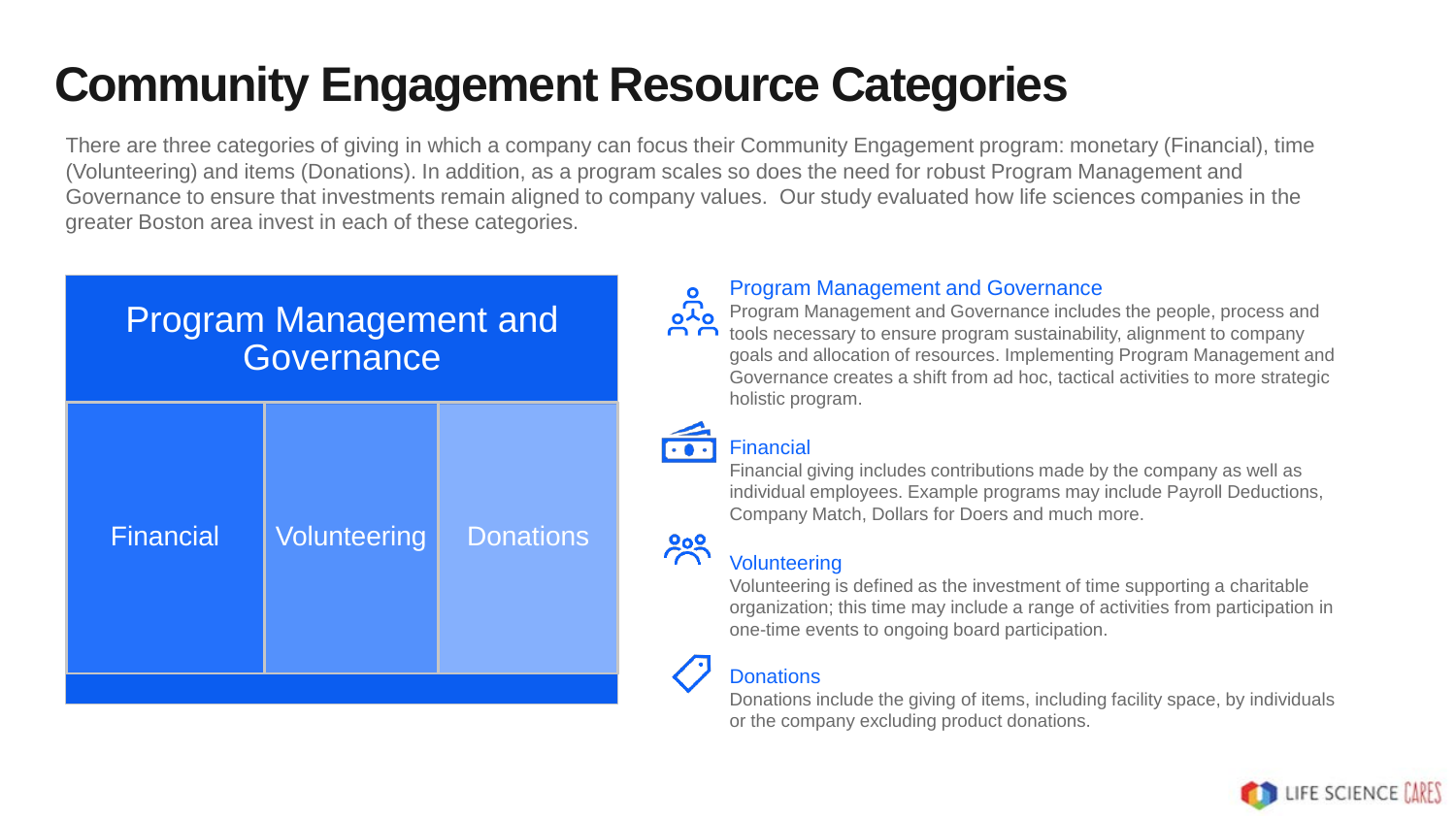## **Community Philanthropy and Engagement Maturity Model**

The model provides a framework by which companies can assess and evolve their programs across the giving categories and Program Management and Governance.  $-294$  $-90 -$ 

|                                                       | <b>STARTUP</b>                                                                                                                           | <b>FOCUSED</b>                                                                                                                                                                                                    | <b>LEADING</b>                                                                                                                                                                                                                                    |
|-------------------------------------------------------|------------------------------------------------------------------------------------------------------------------------------------------|-------------------------------------------------------------------------------------------------------------------------------------------------------------------------------------------------------------------|---------------------------------------------------------------------------------------------------------------------------------------------------------------------------------------------------------------------------------------------------|
| Program<br><b>Management and</b><br><b>Governance</b> | Grassroots-level, employee-led<br>programming that tends to be ad hoc/<br>informal; budget may be provided on an as-<br>requested basis. | Employee-based action committee with<br>allocated budget and executive<br>sponsorship. Limited company-level<br>communication and metrics                                                                         | Program is fully integrated into the<br>company's culture and is apparent within<br>business goals, vision, values and<br>strategy. Focused, measured outcomes<br>are tracked with dedicated resources and<br>budget included in annual planning. |
| <b>Financial Giving</b>                               | Most financial giving is done ad hoc<br>(including crowdfunding for charitable<br>events)                                                | At least one employee directed grant<br>program in place; sponsorship of an annual<br>charitable event; companies in this tier<br>have some metrics and guidelines around<br>employee matching and company grants | Variety of employee directed grant<br>programs are in place with company-<br>sponsored matching and multiple<br>charitable events sponsorships annually                                                                                           |
| <b>Volunteering</b>                                   | Informal or ad hoc opportunities to<br>volunteer; sporadic organized volunteer<br>events or time off                                     | Formal calendar of volunteer events<br>maintained; up to 1 day of paid time off to<br>volunteer and an annual company<br>organized event is typical                                                               | Multiple days of paid time off to volunteer<br>and active participation of executive<br>leadership on nonprofit / advisory<br>boards.                                                                                                             |
| <b>Donations</b>                                      | Ad hoc donations throughout the year                                                                                                     | Planned opportunities for employees to<br>donate throughout the year; incentives (e.g.<br>contests, recognition) to promote giving                                                                                | Ongoing partnership or multiple giving<br>throughout the year; innovative program<br>in place (e.g. donation of facility space)                                                                                                                   |

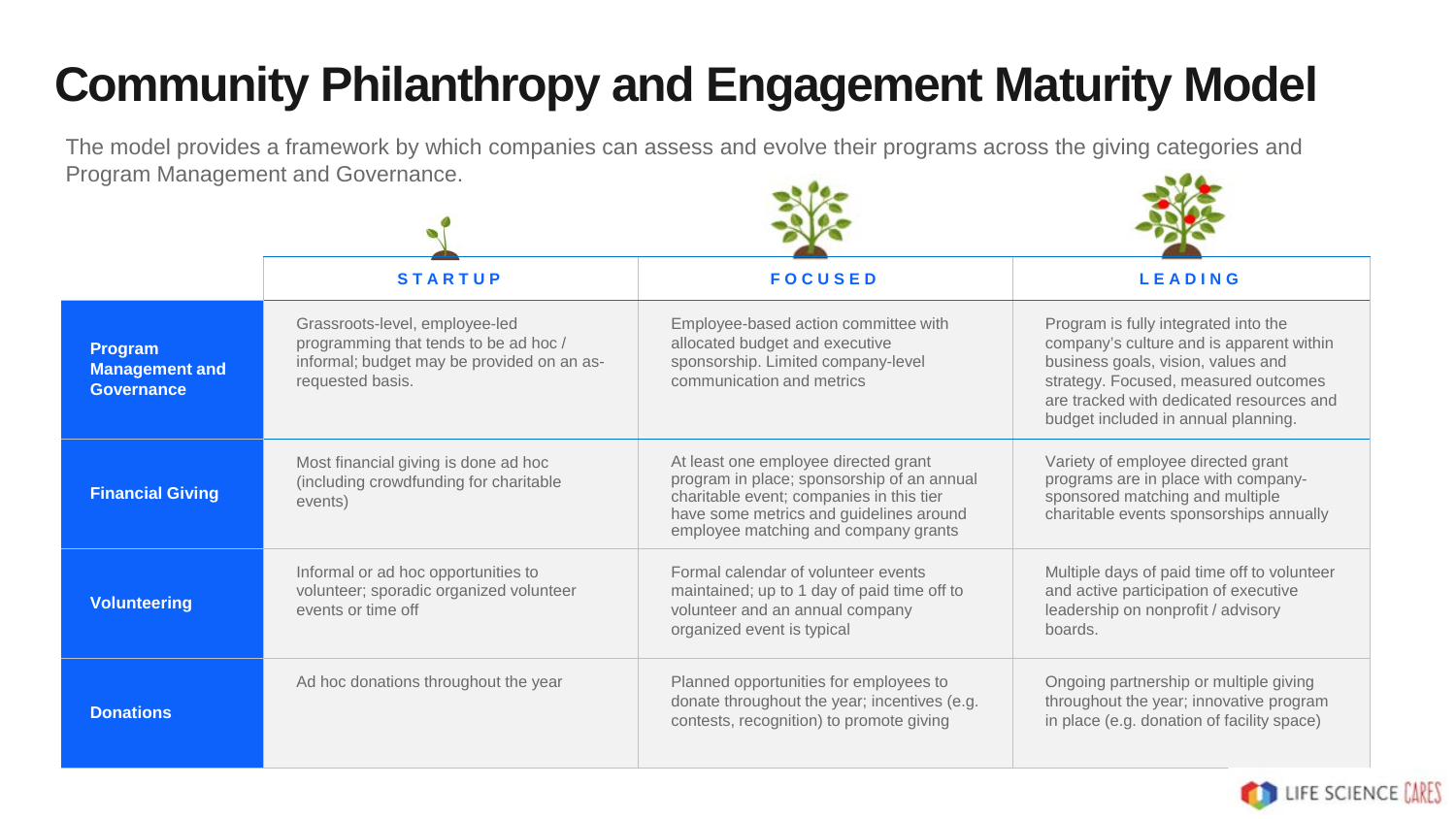### **General Observations**

The following observations were made across all survey respondents, regardless of program maturity.



ಸ್ಗ್ರ

#### Program Management and Governance

- **Company Culture:** Most companies have incorporated their programs into their company's vision, goals, values, etc. but few are discussing it with their boards / investors.
- Metrics: Nearly half of survey respondents don't track program metrics; those that do, focus on volunteering # of hours, participants and events
- **Tools:** Most programs are managed with basic tools such as Excel; very few are using advanced tools such as Benevity, YourCause or Blackbaud. As programs scale, the need for more advanced tools becomes increasingly important

### $\widehat{\bullet}$

#### Financial

**Employee Giving**: Half of the companies surveyed don't provide employee giving programs, approximately a third give through employee recognition programs and only three gave employees the option to select a donation in lieu of receiving a holiday gift

#### **Volunteering**

- **Volunteer Events:** Nearly all companies participate in a volunteer event at least annually, with over half sponsoring their own events
- Advisory Boards: Over half responded that some of their executives participate in non-profit or advisory boards; only 5 companies actively encourage and support placement on boards
- **Planning:** Approximately half of respondents maintain calendars, while the remaining approach volunteering on an ad hoc/informal basis; approximately a third plan 6 months or more in advance
- **Communication:** Email and meetings are the most widely used forms of communication; approximately half of respondents use online portals and posters.

### **Donations**

- **Physical Donations:** Over half of respondents make donations; of those companies who make donations, half are doing it through a planned event (e.g. coat drives, food donations) or partnership (the remaining are donating on an ad hoc basis)
- **Charitable Event Sponsorship:** Approximately 90% of respondents sponsor at least one charitable event annually and many sponsor four or more events

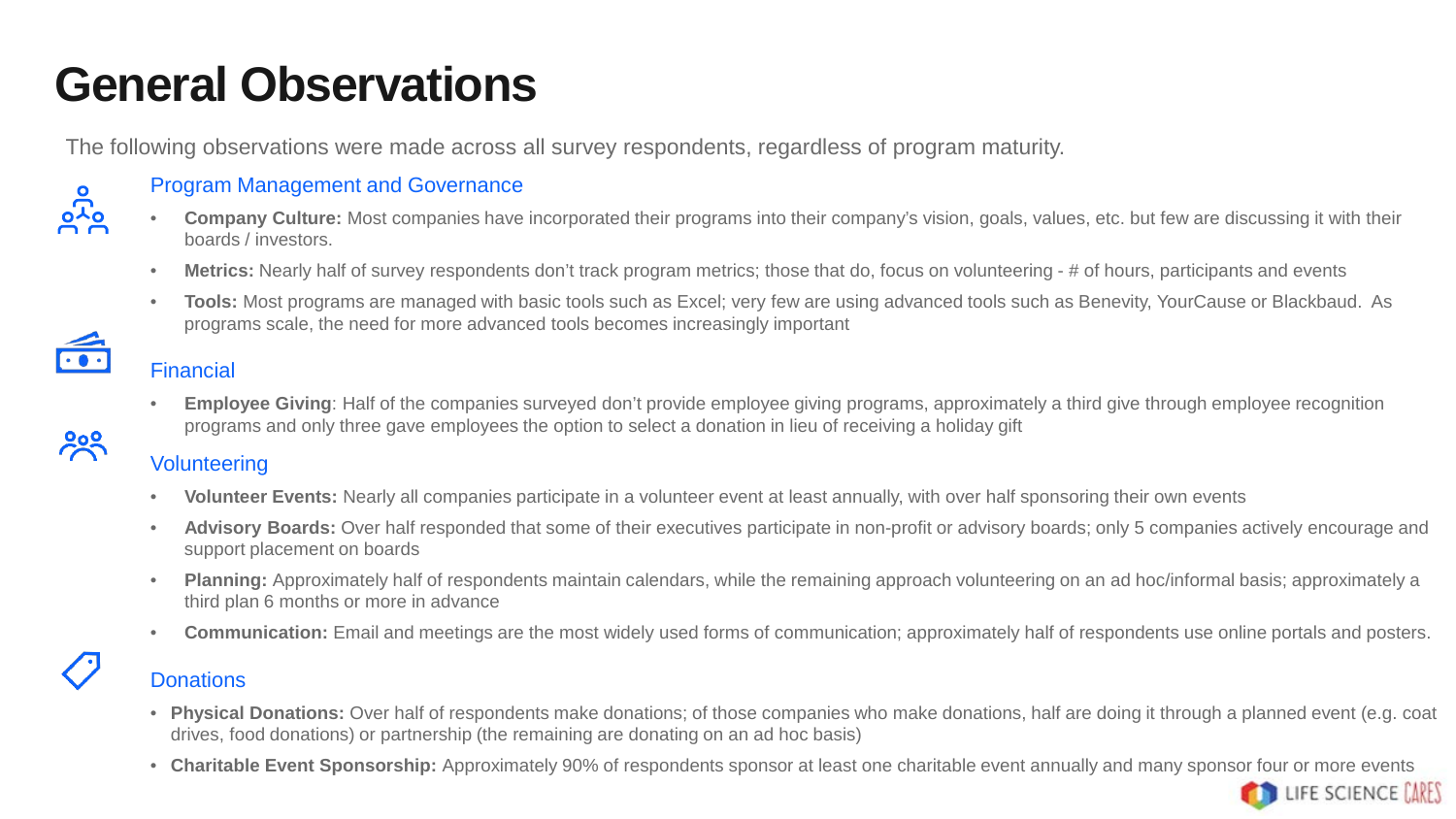### **Maturity Level: Startup**

#### **Overview / Description**

Companies falling into this level of maturity are often early stage and have limited financial resources to invest; employee enthusiasm in community engagement drives grassroots programs focused on employee giving – of money, time, and donations and employees often take ownership to lead impactful efforts.

Given the grassroots nature with little to no overhead, these programs provide unique opportunities for employees to develop leadership skills that they may not get in their day-to-day role.

#### **Survey Results**

- 42% of all respondents
- Avg Employee Size: 192
- 50% plan financial giving on adhoc basis
- 50% make in-kind donations on at least an annual basis
- 37% are run without an executive program sponsor

#### **Key Program Characteristics What We Heard**

- Enthusiastic employee base who take ownership and are involved from planning through execution
- Focus on employee giving with limited to no company-sponsored budget
- Near-term (1-6 months) planning horizon

- *"Despite being a small, lean start-up with little time on our hands, we still prioritize volunteering in the community. We may not have the treasure to donate, but we give our time when we can."*
- *"We could plan and budget at the beginning of the year all volunteer opportunities that we'd like to participate in."*
- *"No formal program, but lots of grassroots participation"*

#### **Considerations for Future Planning**

- Seek out low cost, high impact activities such as:
	- A LSC Lunch & Learn with service activity to engage employees
	- A company drive for critical hygiene, food or other items
	- A fundraising campaign with company match or challenge to employees
- Seek support from LSC to:
	- Develop a Community Engagement annual calendar
	- Coordinate events with partner organizations, allowing teams to focus on impactful activities
	- Provide sample templates for planning and management of the program, including easy-to-track success metrics



As a pre-commercial company, Wave Life Sciences Community Engagement program is employee-led, with a focus on the patient community. In partnership with the Jett Foundation, Wave provides the opportunity for DMD patients to attend a weeklong summer camp. Additionally, employees have spun up a grassroots Green Team that coordinates events such as Earth Day cleanup. Wave leverages Life Science Cares to supplement their program with diverse volunteer opportunities to engage with the greater Boston community.



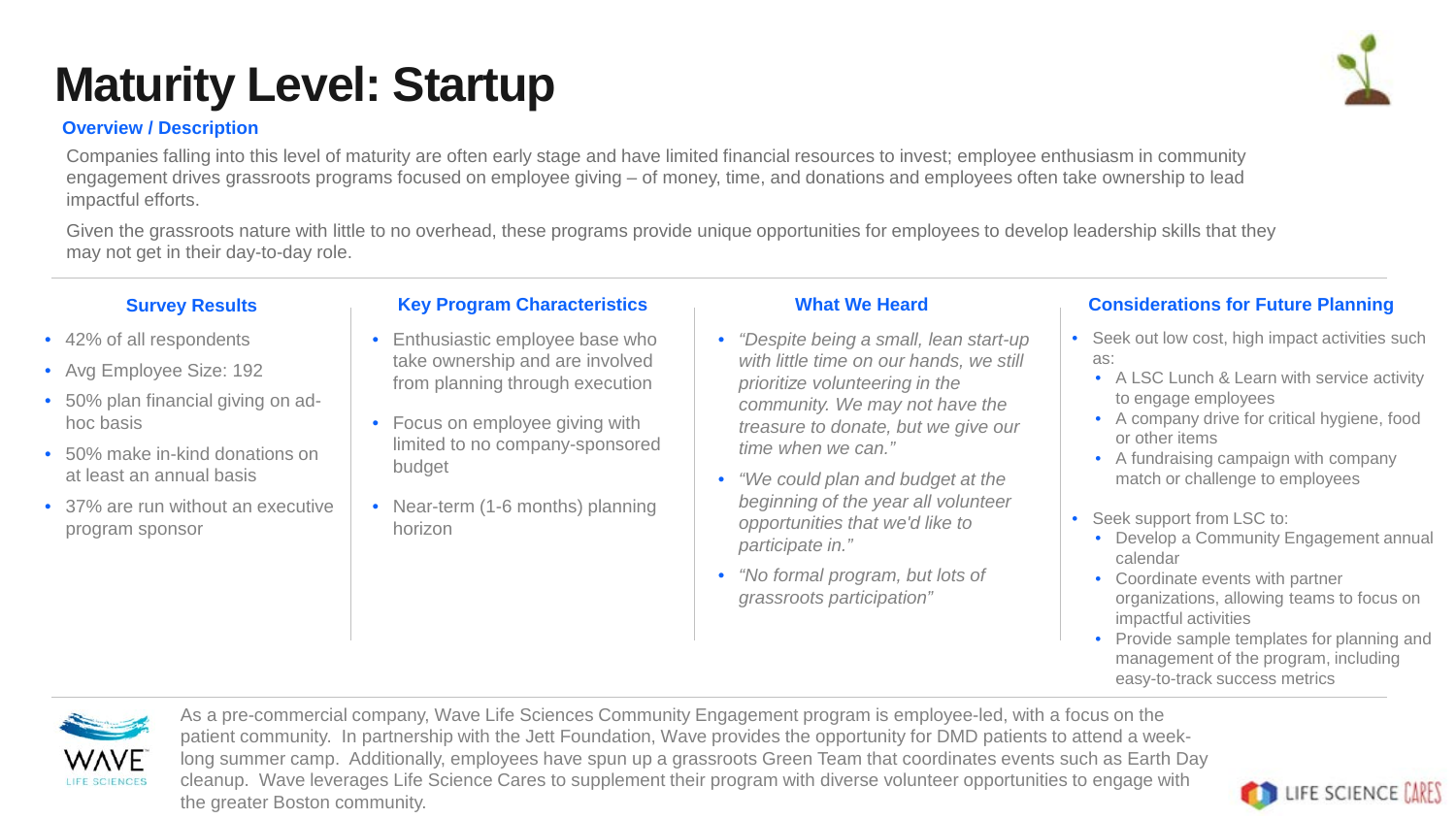### **Maturity Level: Focused**

#### **Overview / Description**

Companies who have reached a Focused level of maturity with their Community Engagement program are those that have transitioned from a grassroots effort to one with more structure and proactive planning. These companies are often early stage or recently commercial, with companysponsored resources available. These additional resources drive the need for more robust program management and leadership support to ensure that the allocation of those additional resources are aligned with company goals.

- 40% of all respondents
- Avg Employee Size: 210
- 46% of these respondents:
	- had a C-Suite executive program sponsor
	- make in-kind donations on at least an annual basis
- 23% of respondents:
	- plan financial giving 1 to 3 years in advance
	- offer financial giving programs for employees

#### **Survey Results Key Program Characteristics What We Heard**

- High-level alignment with strategic enterprise goals
- Dedicated resources to ensure strategic planning and alignment
- Community Engagement program incorporated into public-facing communications (e.g. company website, recruiting, annual report)
- Mid-term (6 months 1 year) planning horizon
- Some performance metrics are identified, managed and tracked
- Allocated budgeted managed by employee committee

- *"Coordinate efforts to make a bigger impact to fewer nonprofits"*
- *"Reward employees with flexibility in their work schedule"*
- *"Plan further ahead, engage more senior sponsors, more volunteering activities for team building"*
- *"Better strategy, organizing principles"*

#### **Considerations for Future Planning**

- Drive further alignment with company goals by:
	- Identifying program priorities aligned to company objectives (e.g. supporting STEM programs, focusing on organizations with significant unmet needs)
	- Establishing metrics that measure impact of program (e.g. employee satisfaction, community impact)
	- Engaging a senior leader as a program sponsor/advisor
- Consider ways to automate employee giving (e.g. company matching, cause cards, holiday donations).
- Increase impact through non-profit partnerships
- Seek support from LSC to:
	- Provide business case support; helping to quantify the value for each dollar invested in a Community Engagement program
	- Connect with program leads across companies to share best practices (e.g. round table discussions)



The program as it exists today has defined goals and have published a white paper outlining the company's commitment to CSR. As they look to the future, Moderna is building a strategy that will help to sustain the program in years to come by integrating within the company's culture and drive consistent goal-setting. Additionally, they are exploring various partnerships. With this strategic planning, the company will be prepared to scale the program once they become a commercial company – having already agreed on a vision in advance.

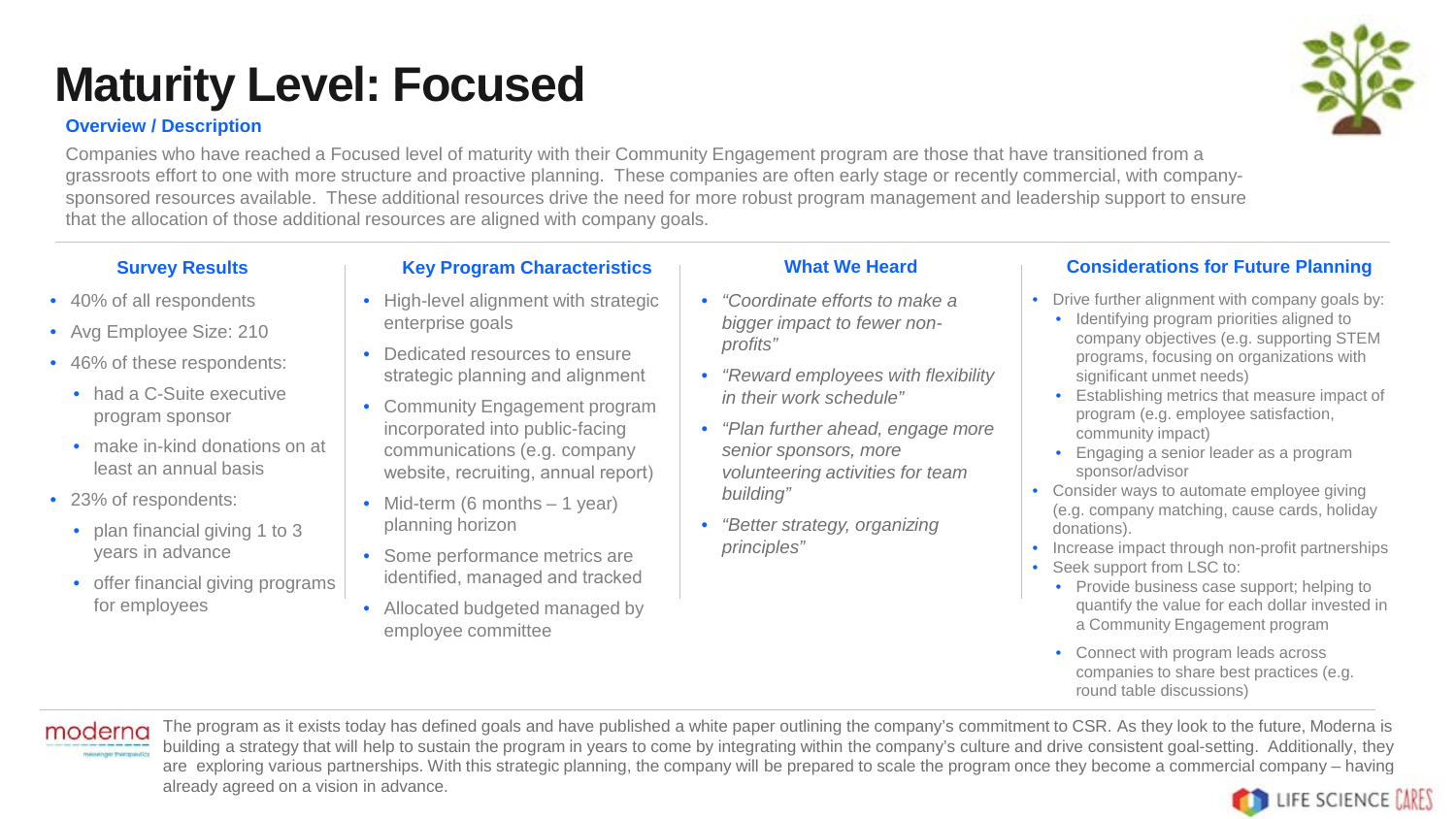### **Survey Results Key Program Characteristics What We Heard**

and community engagement to ensure sustainable impact in years to come.

- 18% of respondents
- Avg Employee Size: 2,680
- 83% had a C-Suite executive program sponsor and offer financial giving programs for employees
- 67% make in-kind donations on at least an annual basis
- 50% plan financial giving 1 to 3 years in advance

**Biogen** 

Companies whose programs are at a Leading level of maturity tend to be those with the longevity and revenue to support long term planning and commitment. Many of these companies have established foundations that focus resources, financial and employee, exclusively on philanthropy

- Report on the impact of the program through public-facing forums
- Advanced tools to manage all giving categories
- Employee-directed giving / company matching available
- Long-term (1+ year) planning horizon
- Integration of financial and timebased giving (e.g. dollars for doers)
- Foundation with a defined mission and long-term giving plans
- Company-sponsored Day of Service

- *"Our volunteer program is coordinated and run by an employee resource group so we can direct efforts to groups that our associates are most passionate about."*
- *"I'm proud of our annual Adopt a Family program around the holidays. The employees really get into it and we make the holiday season for a few families."*

#### **Considerations for Future Planning**

- Establish a 10+ year vision (e.g. J&J, Owens-Corning)
- Seek opportunities to bring different skillsets (internal and external) together to tackle complex problems in an innovative way
- Sponsor Stakeholder engagement initiatives to understand and measure impact on community stakeholders' greatest needs (e.g. reputation monitoring)
- Move beyond support to active engagement in framing societal issues
- Support Leadership participation on non-profit boards
- Seek support from LSC to:
	- Understand the local non-profit ecosystem
	- Connect with external partners to bring complementary skillsets

meal prep facilities

• Built and donated kitchen space for provide Food for Free

• Matches employee giving up to \$25,000 a year

**ALEXION** • CSR-STAR branded program that defines the program's value proposition for all company stakeholders





## **Maturity Level: Leading**

#### **Overview / Description**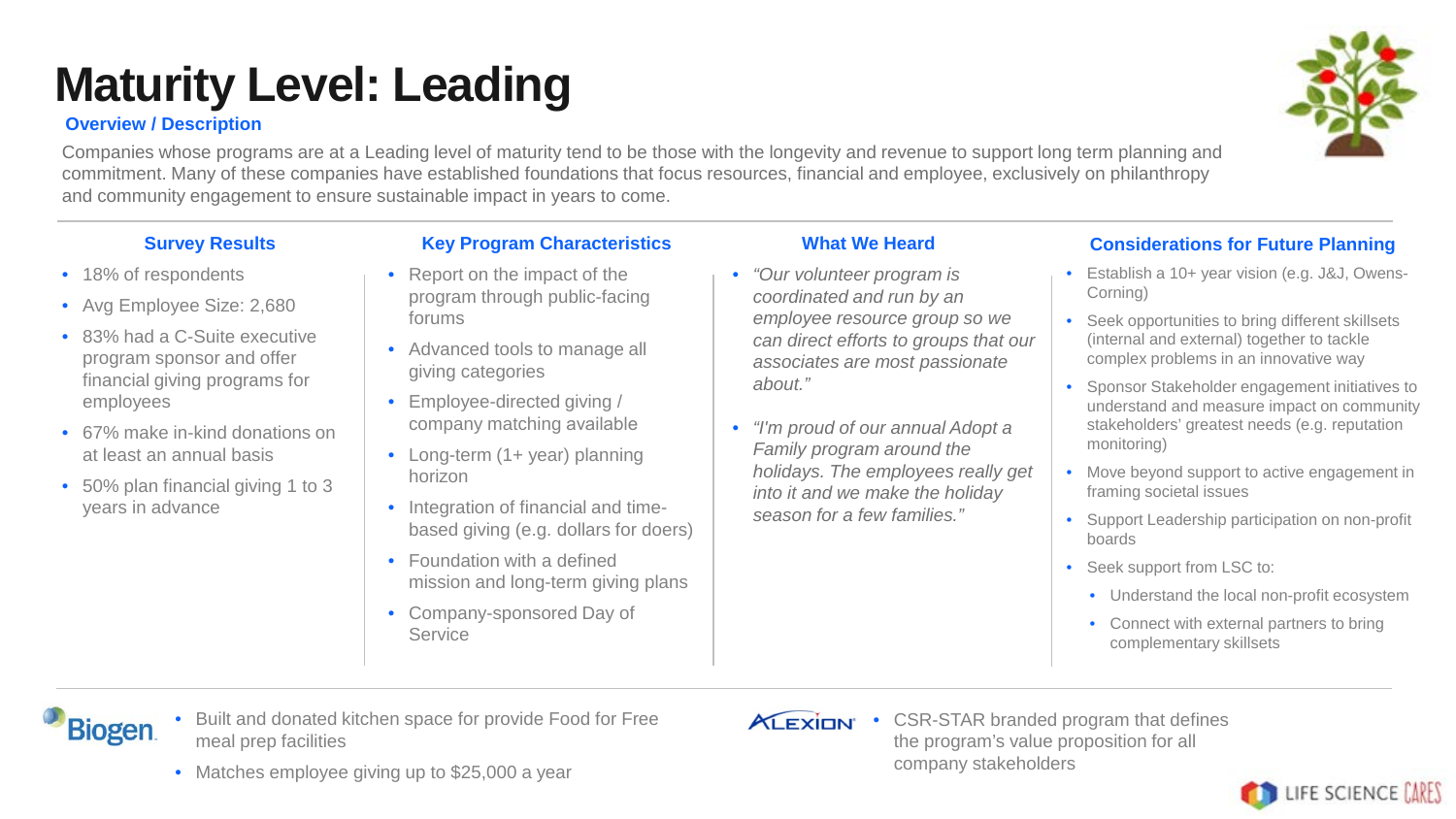### **Program Considerations by Maturity Level**



- Seek out low cost, high impact activities such as:
	- A LSC Lunch & Learn with service activity to engage employees
	- A company drive for critical hygiene, food or other items
	- A fundraising campaign with company match or challenge to employees
- Seek support from LSC to:
	- Develop a Community Engagement annual calendar
	- Coordinate events with partner organizations, allowing teams to focus on impactful activities
	- Provide sample templates for planning and management of the program, including easy-to-track success metrics



- Drive further alignment with company goals by:
	- Identifying program priorities aligned to company objectives (e.g. supporting STEM programs, focusing on organizations with significant unmet needs)
	- Establishing metrics that measure impact of program (e.g. employee satisfaction, community impact)
	- Engaging a senior leader as a program sponsor/advisor
- Consider ways to automate employee giving (e.g. company matching, cause cards, holiday donations).
- Increase impact through non-profit partnerships
- Seek support from LSC to:
	- Provide business case support; helping to quantify the value for each dollar invested in a Community Engagement program
	- Connect with program leads across companies to share best practices (e.g. round table discussions)



- Establish a 10+ year vision (e.g. J&J, Owens-Corning)
- Seek opportunities to bring different skillsets (internal and external) together to tackle complex problems in an innovative way
- Sponsor Stakeholder engagement initiatives to understand and measure impact on community stakeholders' greatest needs (e.g. reputation monitoring)
- Move beyond support to active engagement in framing societal issues
- Support Leadership participation on non-profit boards
- Seek support from LSC to:
	- Understand the local non-profit ecosystem
	- Connect with external partners to bring complementary skillsets

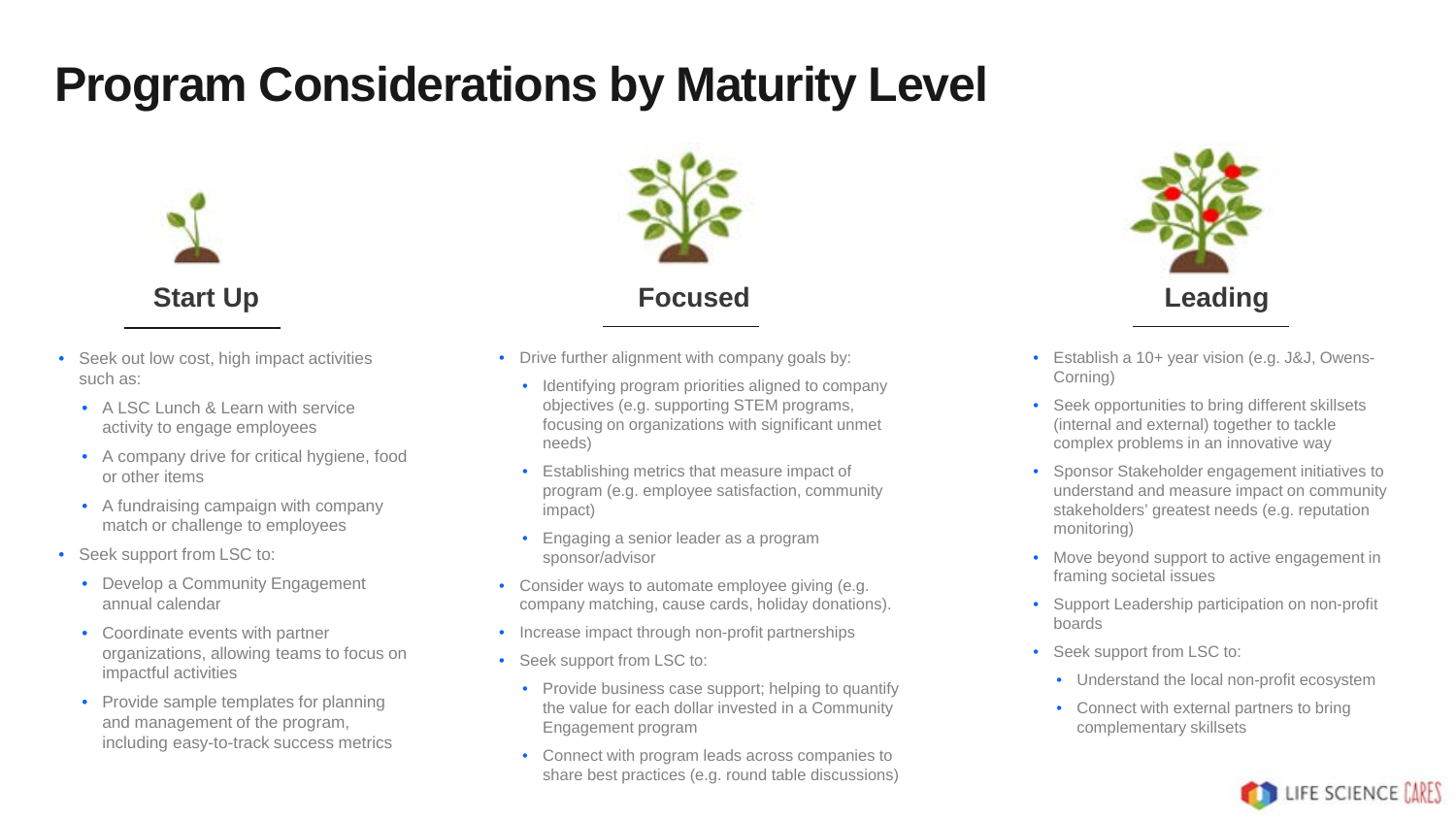### **Conclusion**

Studies have repeatedly shown the positive effect that Philanthropy and Community Engagement programs have on employee satisfaction and company reputation. The greater Boston life sciences community is uniquely positioned to leverage the power of a highly connected network to accelerate the development impact of their individual programs.

Through this study, we have had the opportunity to engage with leaders across the industry who making a difference within their companies and in their communities by harnessing the energy and passion of their teams. We have learned that every program, regardless of the company's size and maturity, has the desire to do more.

The Community Philanthropy and Engagement Maturity Model is intended to be a resource for companies to identify novel ways to enhance their program by better understanding those of their industry peers. Most companies will not fit perfectly into a single maturity level – some may be focusing efforts on volunteering while others focus on financial giving…and that's ok. It's up to each program leader to work with their teams to understand where the interests lie within their companies. We hope this report will trigger ideas and conversations within companies to take their Philanthropy and Community Engagement program to the next level.

Life Science Cares can be your partner on this journey - helping to shape a program in its early stage, developing a plan for the coming year or connecting you with a network of other individuals who are aspiring to harness company resources for community impact.

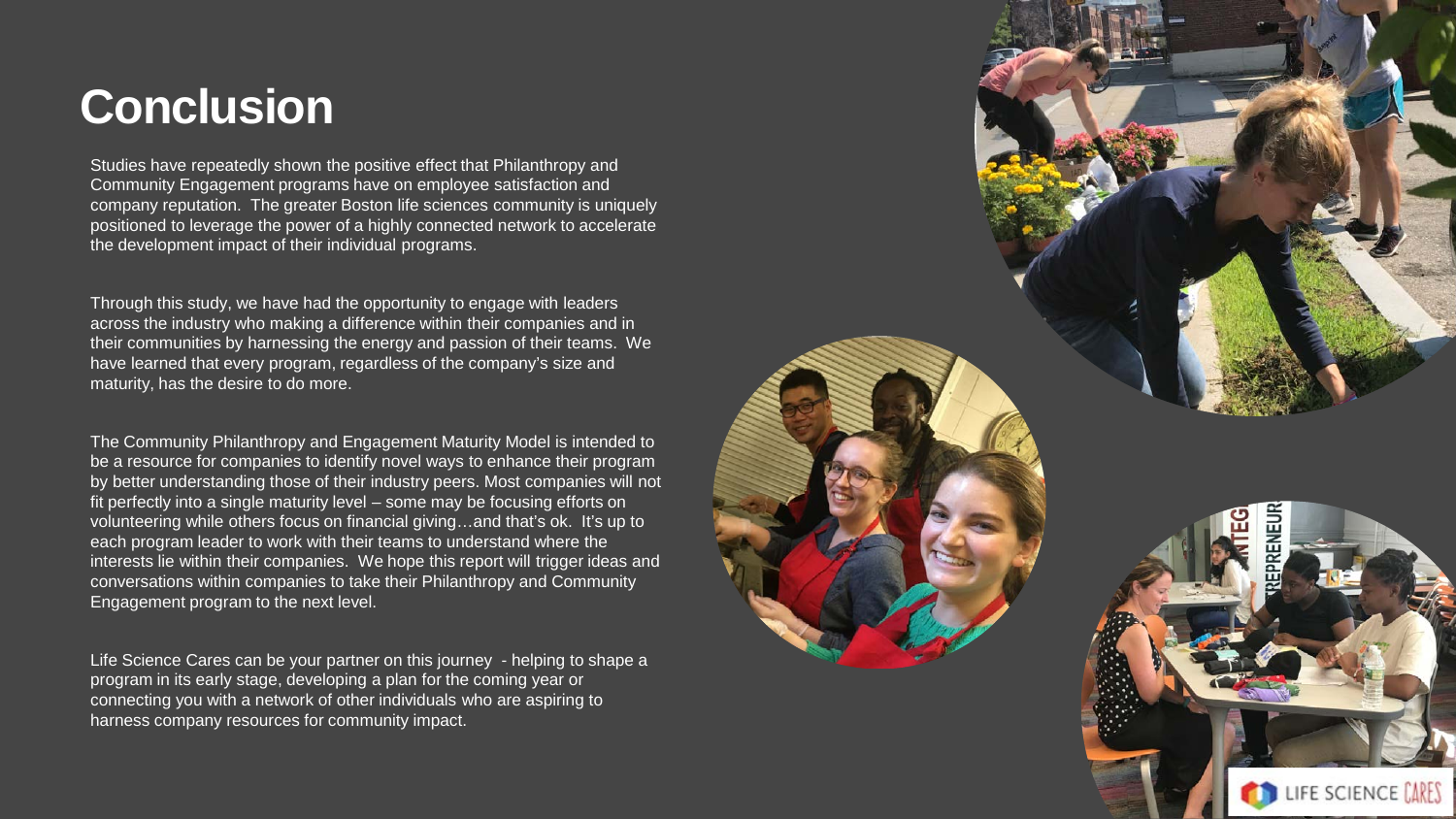## **Appendix**

- Community Engagement and Philanthropy Maturity Model
- Sample Interview Guide and Survey Questions
- **Life Science Cares Services and** Non- Profit Partners
- Community Engagement Resources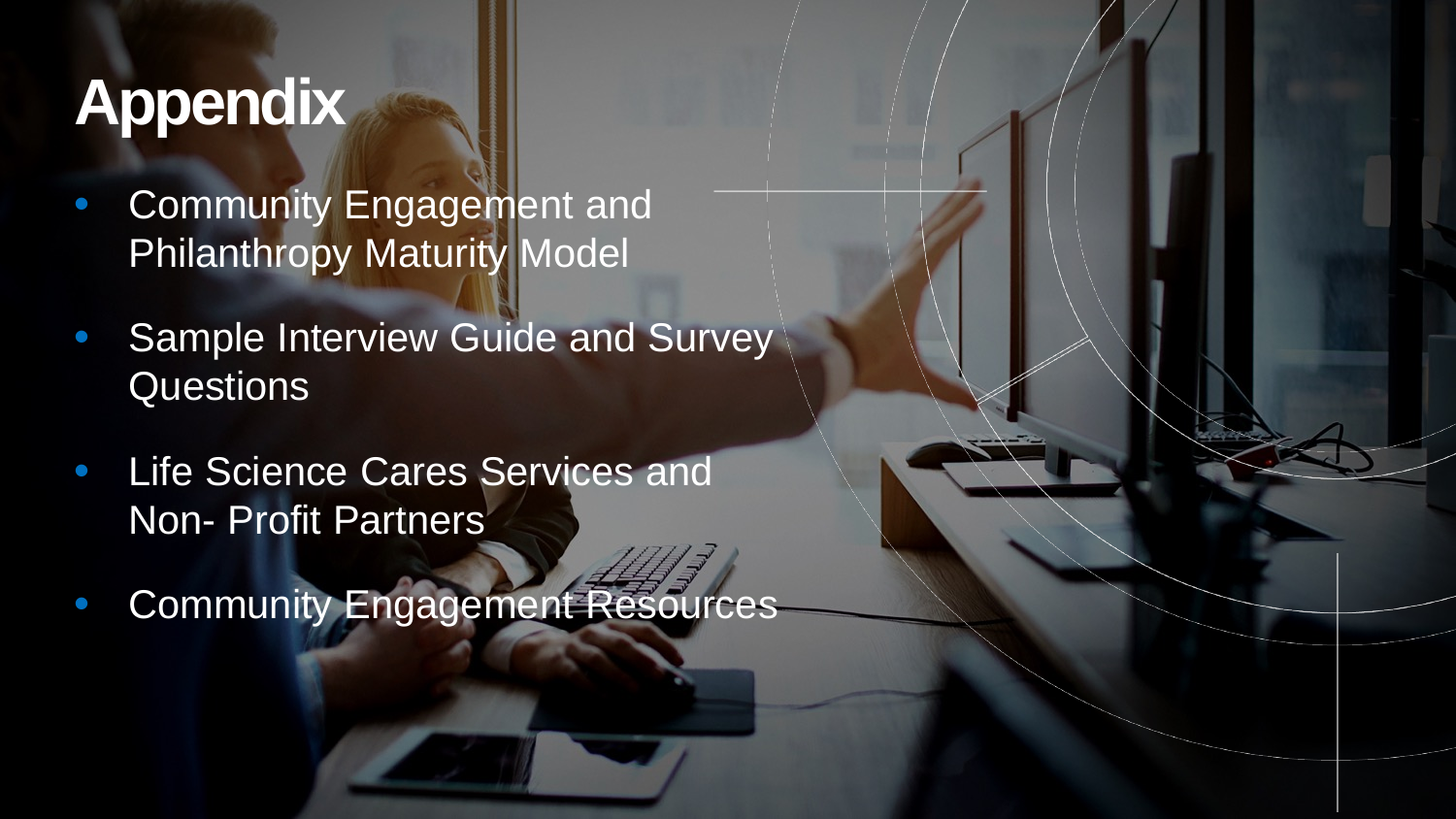### **Community Engagement and Philanthropy Maturity Model**

*Detailed View*

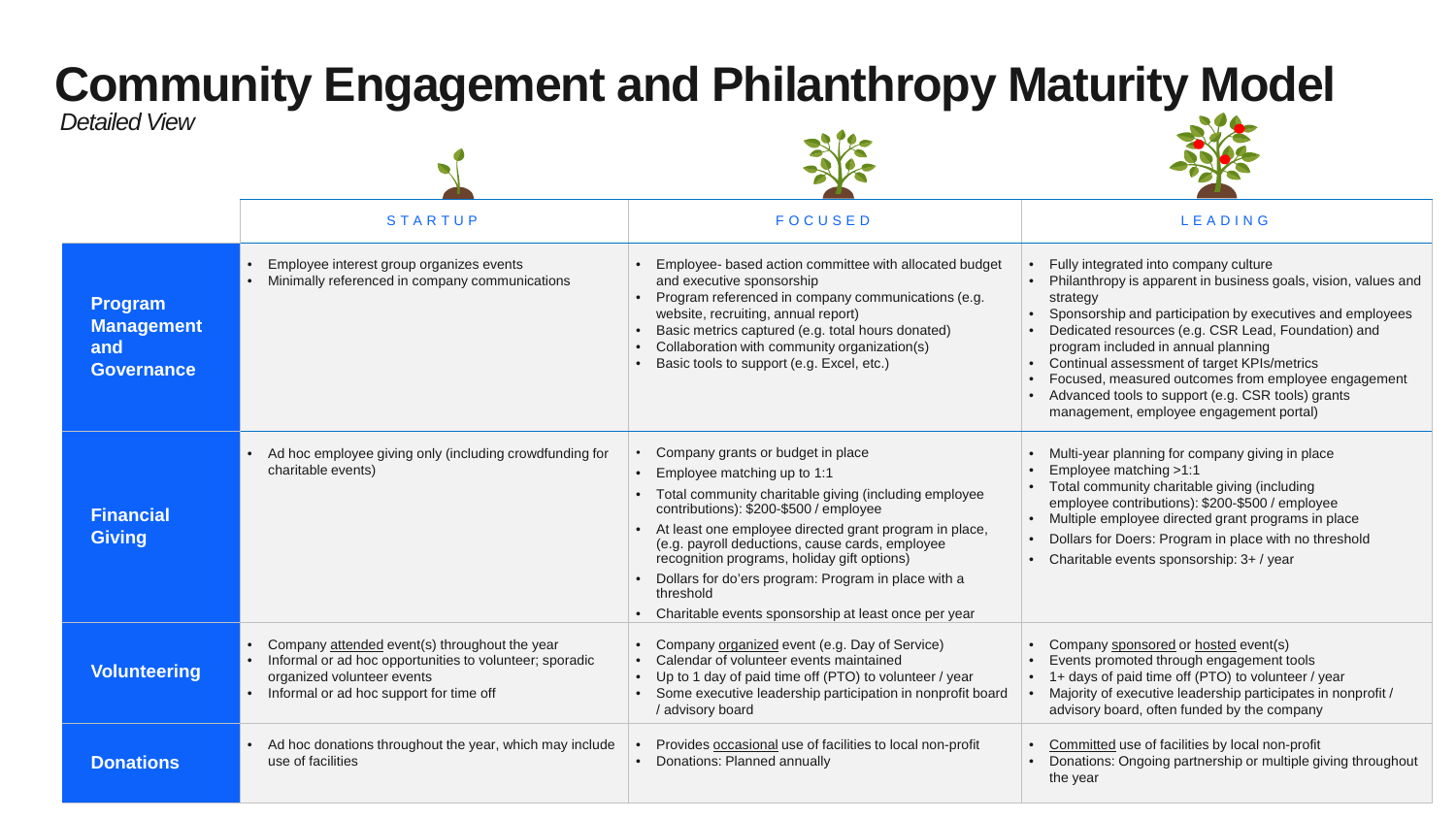### **Interview Guide / Survey Questions**

Below is a list of questions used in the survey

| <b>Category</b>                                    | <b>Questions</b>                                                                                                                                                                                                                                                                                                                                                                                                                                                                  |  |  |
|----------------------------------------------------|-----------------------------------------------------------------------------------------------------------------------------------------------------------------------------------------------------------------------------------------------------------------------------------------------------------------------------------------------------------------------------------------------------------------------------------------------------------------------------------|--|--|
| <b>Program Management</b><br><b>And Governance</b> | Describe your company's program.<br>➤<br>What are the goals of the program?<br>➤<br>How are program decisions made? This can include such decisions as: partners to support, employee programs to offer, grant<br>➤<br>allocations, company matching<br>How far in advance do you plan your financial giving, volunteering and donations?<br>➤<br>What tools do you use to manage your program<br>➤<br>What KPI's/metrics do you use to measure the success of your program?<br>➤ |  |  |
| <b>Financial Giving</b>                            | What % of your employees participate in financial giving programs provided by your company (e.g. payroll deductions, charitable<br>➤<br>events, etc.)<br>Which of the following employee-directed giving programs does your company provide?<br>➤<br>What is the total community charitable giving per year (including company and employee giving)?<br>➤                                                                                                                         |  |  |
| Volunteering                                       | Does your company offer Paid Time Off (PTO) for employee volunteering?<br>$\blacktriangleright$<br>Does your company provide funding or board placement support?<br>➤<br>What % of your employees participate in company-supported volunteering?<br>➤<br>How do you promote volunteer opportunities to employees?<br>➤                                                                                                                                                            |  |  |
| <b>Donations</b>                                   | Does your company provide the use of facilities for local non-profits?<br>➤<br>Does your company make donations (excluding company product)?<br>➤<br>How many charitable events does your company sponsor annually?<br>➤                                                                                                                                                                                                                                                          |  |  |

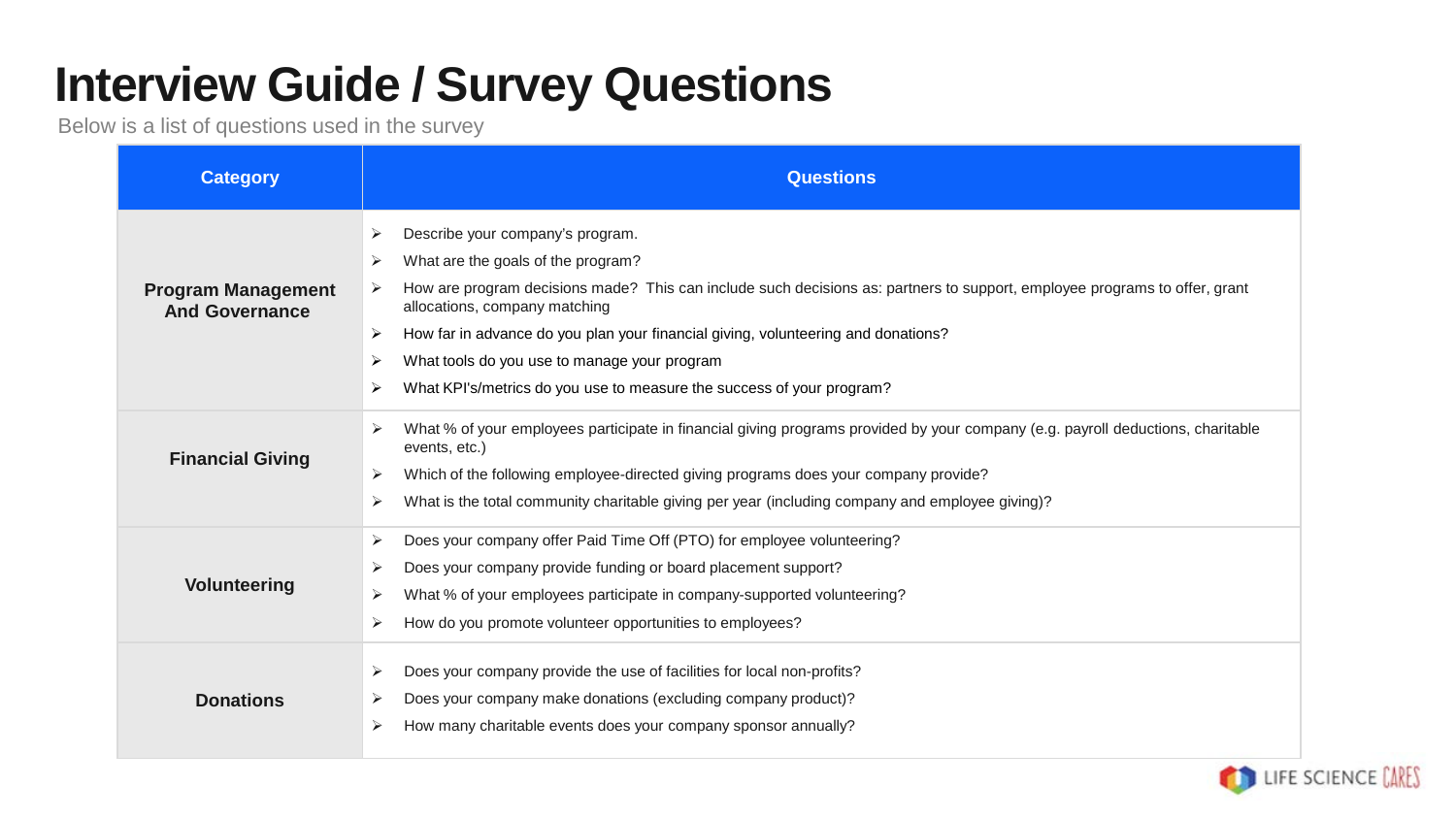### **Non-Profit Partners**



• Boston Healthcare for the Homeless



• Pine Street Inn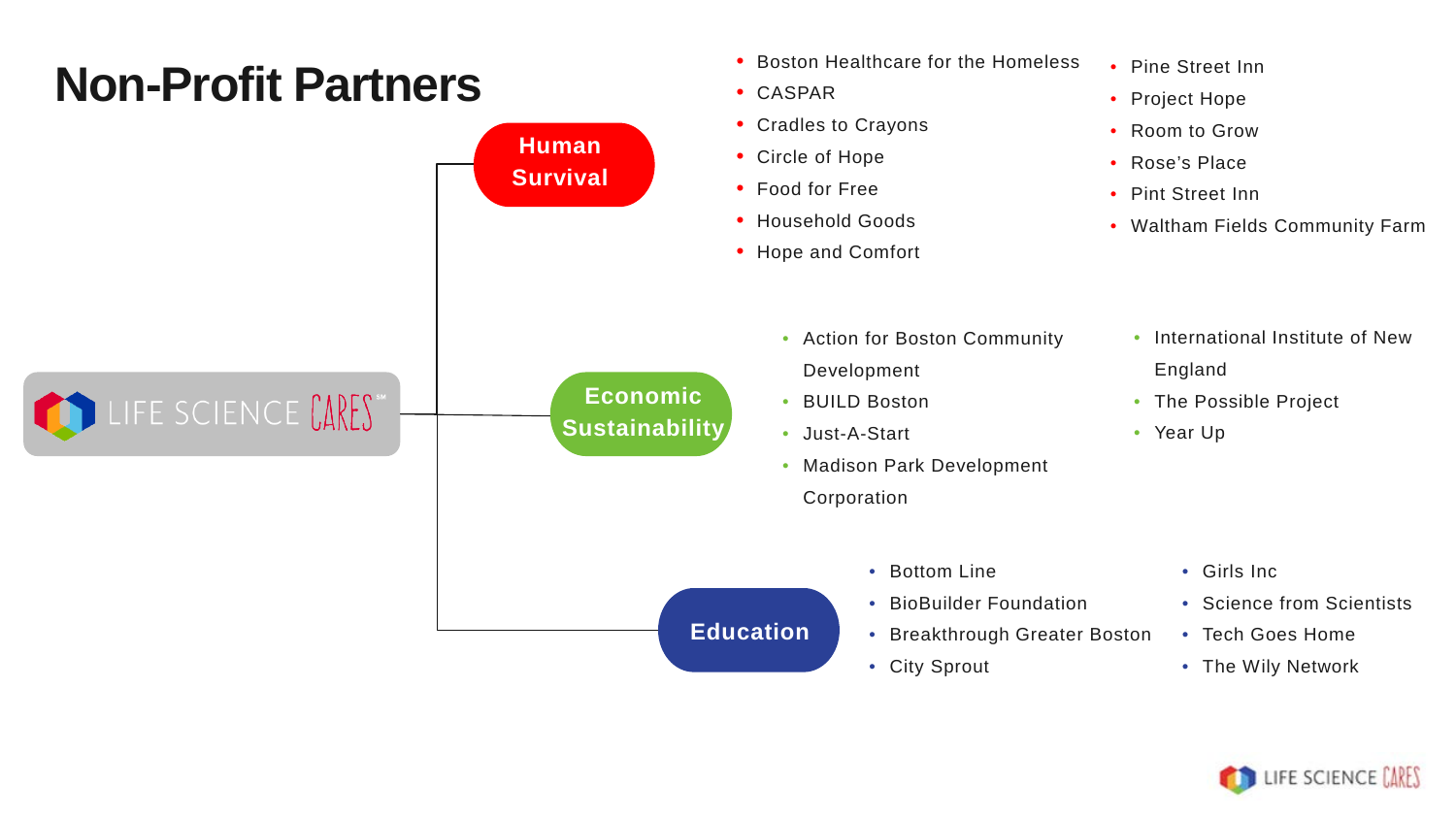### **References**

- [Life Science Cares website \(www.lifesciencecares.org\)](http://www.lifesciencecares.org/)
- **Company-related Articles**
	- [Alexion's CSR-STAR Platform: https://alexion.com/responsibility/Corporate-Social-Responsibility](https://alexion.com/responsibility/Corporate-Social-Responsibility)
	- [Biogen bolsters food non-profit \(Boston Globe\)](https://www.bostonglobe.com/business/2019/05/13/biogen-bolsters-food-nonprofit/SzQbwkHn4DAwsnjcmeGcEN/story.html)
	- [Sanofi's CSR Program](https://www.sanofi.com/en/our-responsibility/corporate-citizenship)
	- **[J&J's Vision for 2030](https://www.jnj.com/sustainable-development-goals)**
- **Looking beyond Life Sciences**
	- NYTimes: *[Shareholder Value Is No Longer Everything, Top C.E.O.s Say](https://www.nytimes.com/2019/08/19/business/business-roundtable-ceos-corporations.html)*
	- **[Slalom's Innovation for Good Program](https://www.slalom.com/innovation-for-good)**
	- [Points of Light: The Civic 50 2018 Benchmarking Report](https://www.pointsoflight.org/resources/the-civic-50-2018-benchmarking-report/)

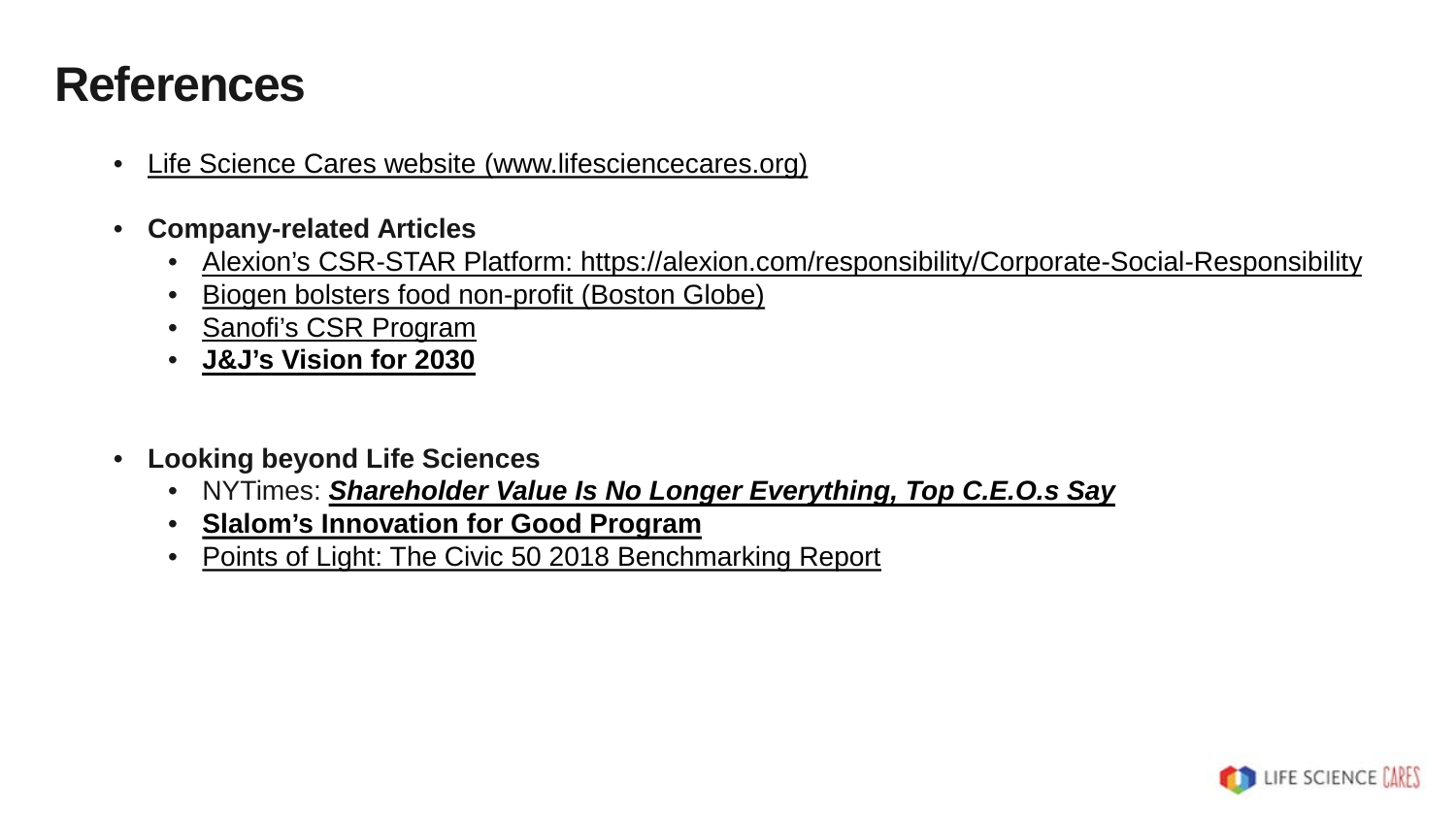# **Meet The Team**



**Sarah MacDonald** Executive Director [sarah@lifesciencecares.org](mailto:sarah@lifesciencecares.org)



**Amber Black** Program Manager [amber@lifesciencecares.org](mailto:amber@lifesciencecares.org)



**Christine Casalini** Development Director [christine@lifesciencecares.org](mailto:amber@lifesciencecares.org)